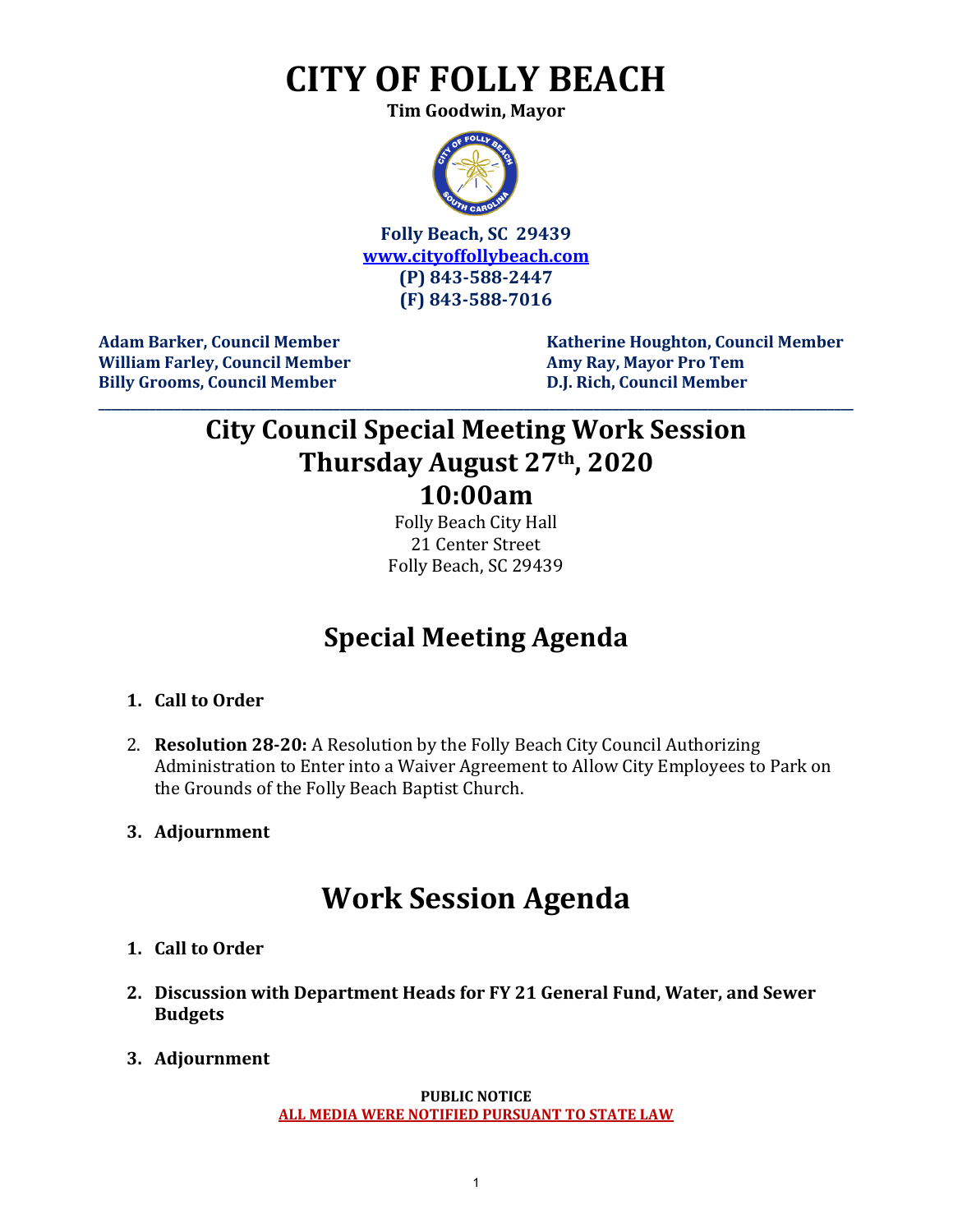**City Council will not vote on matters discussed during Work Sessions or Executive Sessions. However, matters discussed may be voted on during the evening City Council meeting.** 

**In keeping with the Americans with Disabilities Act, persons needing assistance, alternative formats, ASL interpretation, or other accommodation, please contact the Municipal Clerk at 843-513-1833 during regular business hours at least 24 hours prior to the meeting. Hearing devices are available upon request for those with hearing difficulties.**

**The City of Folly Beach, in an effort to go green, will no longer have the Ordinances and Resolutions included in the Agenda. Citizens interested in having a copy, please see the Municipal Clerk.**